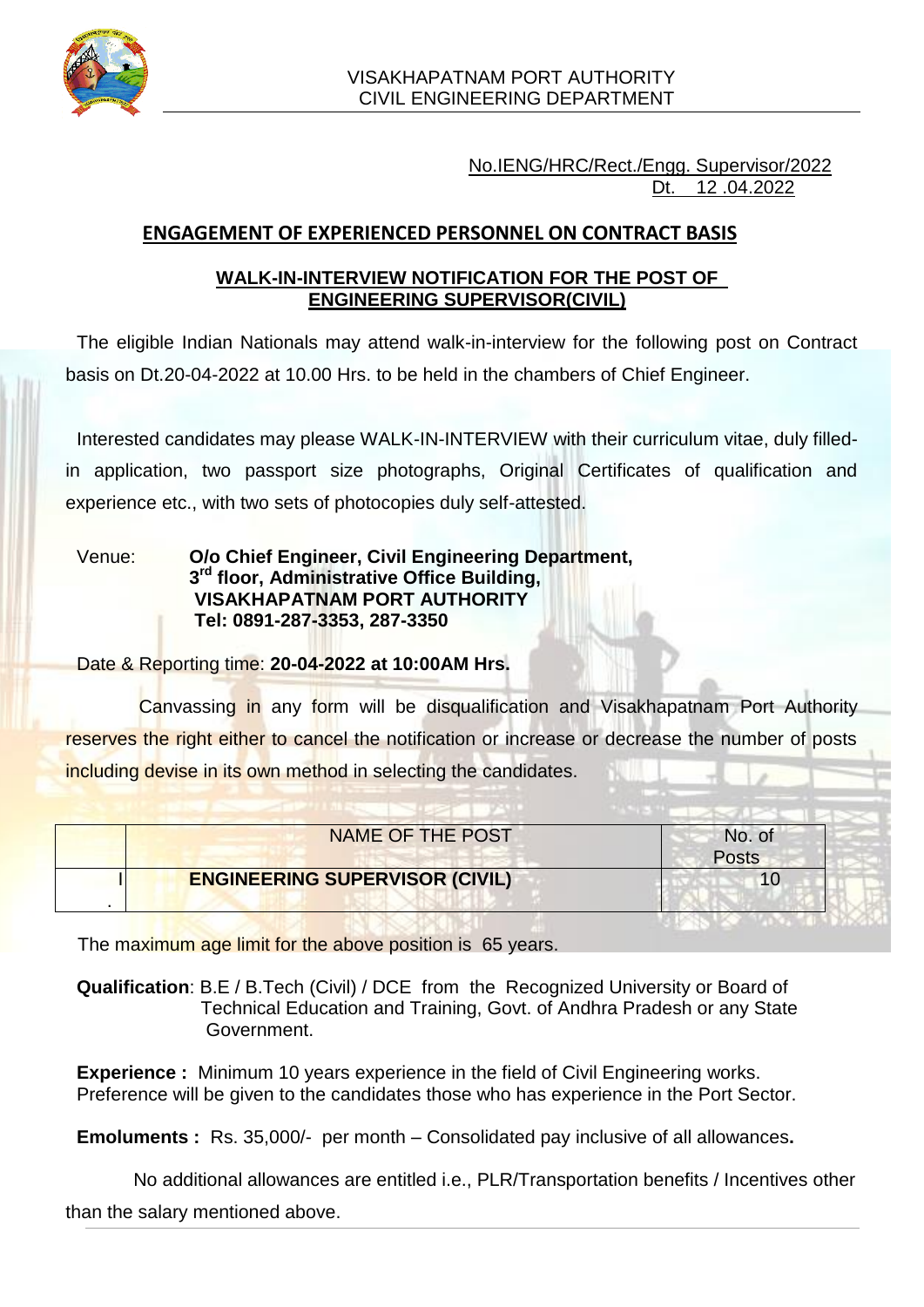

 **Please refer attached Annexure-I, for (I) Terms and Conditions and (II) Application Format, respectively.**

 **The above Personnel will be engaged purely on contractual basis for a period of 01 year which can be extended by another year with the same terms and conditions subject to performance.**

 In case, eligible internal Officers of the Port desires to offer themselves for such position their engagement shall also be on contractual basis on their selection subject to their resignation from Port service. The retired Employees/Officers will be paid as per DoP & T OM.

 The crucial date for determining eligibility criteria viz., Educational Qualification, Experience, Age etc., shall be as on **01.04.2022**.

 Only eligible applicants who fulfill the criteria of essential qualification, experience, age etc., prescribed for respective position shall only attend.

The Management reserves the right to cancel, alter/add/delete any clause in the Terms and Conditions in the recruitment process, if need arises, without further notice and without assigning any reasons thereof.

 For further details with regard to eligibility criteria and terms and conditions visit [WWW.VIZAGPORT.COM](http://www.vizagport.com/) (Useful information / careers section).

#### **CHIEF ENGINEER VISAKHAPATNAM PORT AUTHORITY**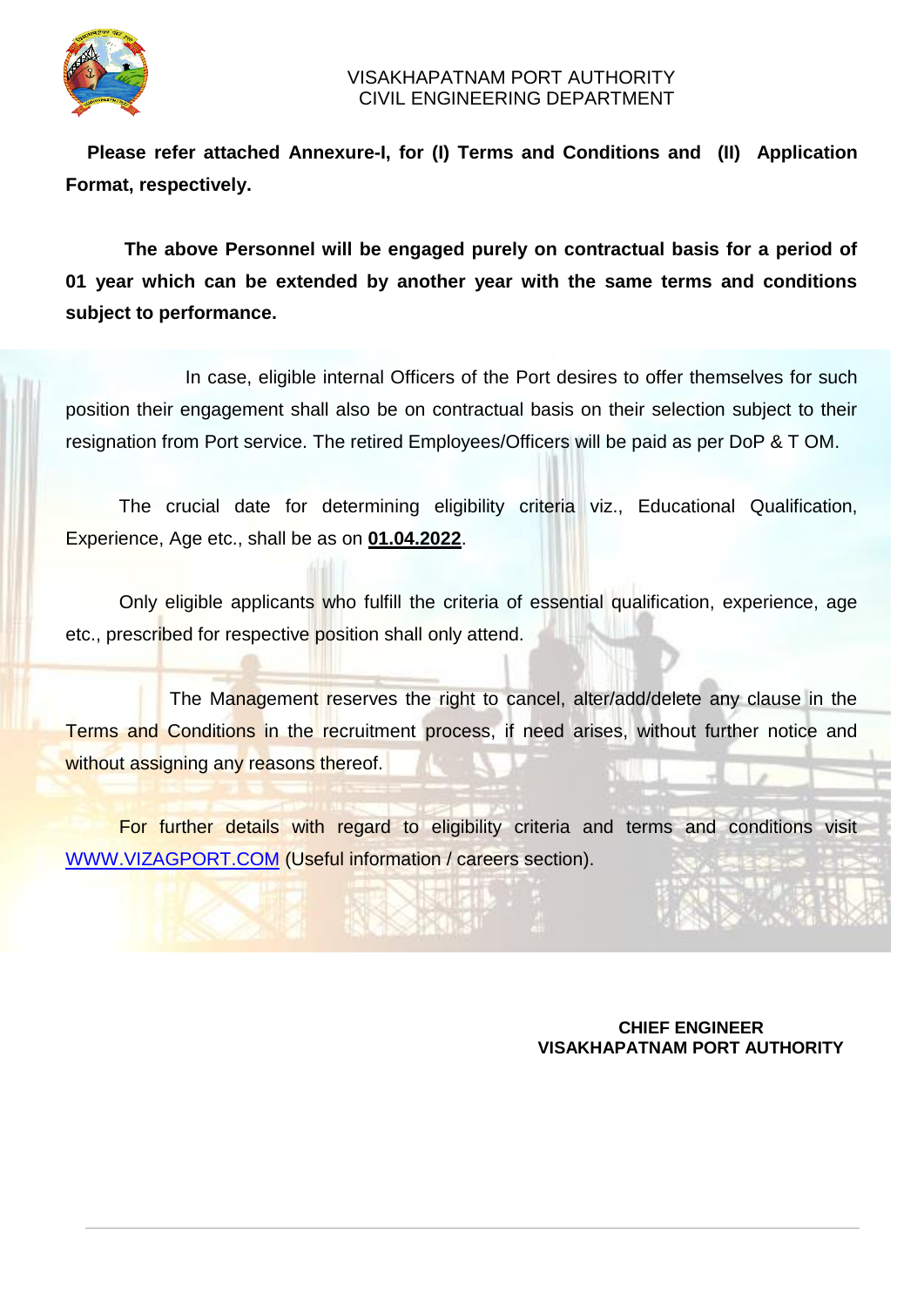

# **VISAKHAKHAPATNAM PORT AUTHORITY CIVIL ENGINEERING DEPARTMENT**

## **APPLICATION FORM FOR RECRUITMENT OF ENGINEERING SUPERVISORS (CIVIL) ON CONTRACT BASIS**

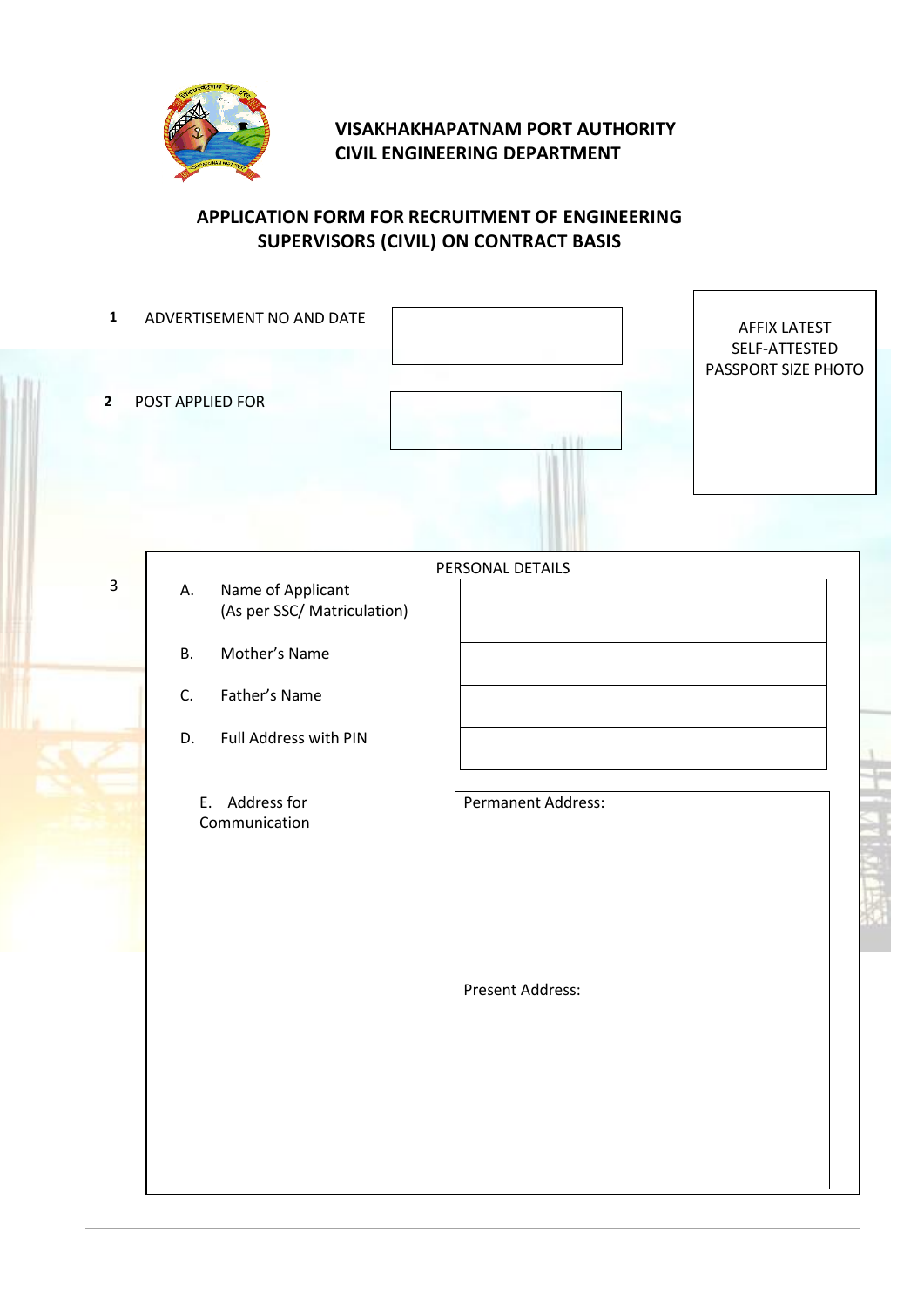| F.           | E-Mail Id                                                   |                |               |               |
|--------------|-------------------------------------------------------------|----------------|---------------|---------------|
| G.           | Mobile No                                                   |                |               |               |
| H.           | Gender                                                      | <b>MALE</b>    | <b>FEMALE</b> | <b>OTHERS</b> |
| $\mathsf{L}$ | Date of Birth<br>(As per SSC/Matriculation<br>Attach Proof) | <b>DAY</b>     | <b>MONTH</b>  | <b>YEAR</b>   |
| J.           | Age as on 30.09.2021                                        | Years          | Months        | Days          |
| К.           | <b>Marital Status</b>                                       | <b>MARRIED</b> |               | <b>SINGLE</b> |

EDUCATIONAL QUALIFICATIONS

conf1

Give details of "Educational Qualifications" in the following format

4

| <b>Degree</b>                                      | Name of<br><b>Board</b><br>$\prime$<br><b>University</b> | Branch /<br>Specializatio<br>n | Year of<br><b>Completion</b> | Div. / Class | %-age of<br>Marks /<br><b>CGPA / CPI</b> |
|----------------------------------------------------|----------------------------------------------------------|--------------------------------|------------------------------|--------------|------------------------------------------|
| SSC / X                                            |                                                          |                                |                              |              |                                          |
| <b>INTERMEDIATE</b><br>$/$ XII                     |                                                          |                                |                              |              |                                          |
| <b>DIPLOMA</b>                                     |                                                          |                                |                              |              |                                          |
| <b>GRADUATION</b>                                  |                                                          |                                |                              |              |                                          |
| POST-<br><b>GRADUATION</b>                         |                                                          |                                |                              |              |                                          |
| <b>Other Relevant</b><br>Qualifications,<br>if Any |                                                          |                                |                              |              |                                          |